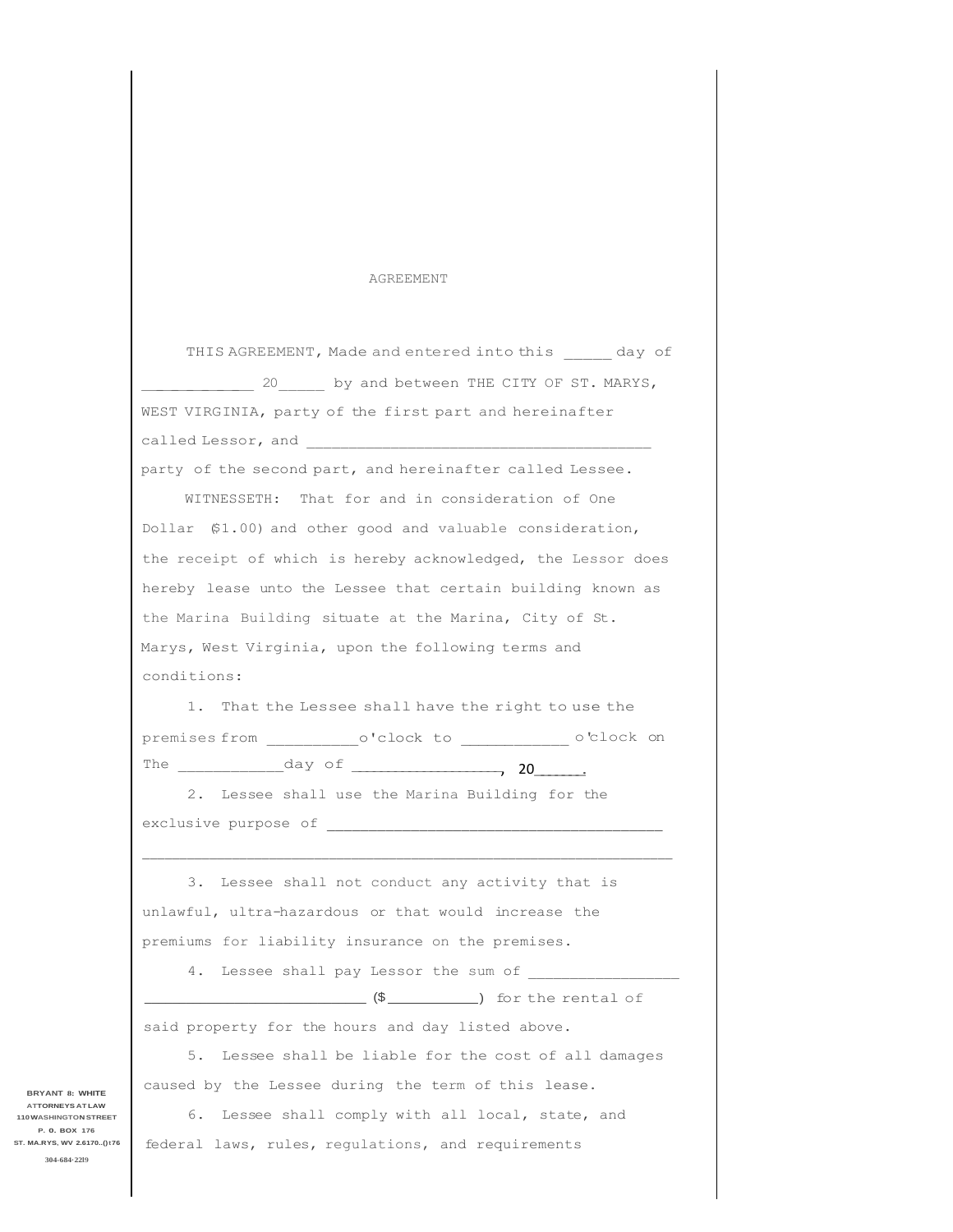applicable to the premises, and in particular with those for the correction, prevention, and abatement of a nuisance.

7. Lessee shall indemnify Lessor against all claims arising from the conduct or management of or from any work or thing whatsoever done in or about the said building during the term of this lease arising from any acts or negligence of Lessee or any of its agents, contractors, or employees or arising from any accidents, injury or damage whatsoever, however caused, to any person or persons or to the property of any person, persons, corporation or corporations, occurring during such term on, in, or about the said premises. Lessee shall also indemnify Lessor against all costs, counsel fees, and liabilities incurred in or about any such claim or in or about any action or proceeding brought thereon and in case any action or proceeding be brought against Lessor by reason of any such claim, Lessee shall, on notice from Lessor, resist or defend such action or proceeding by counsel satisfactory to Lessor.

8. No decoration shall be permanently attached to the ceiling, walls, or light fixtures. Any tape used in conjunction with any decorations must be removed upon the termination of this lease.

9. All persons using the Marina building shall be responsible for cleaning after each use and shall have said cleaning completed when the function is completed.

10. Parking signs around the building shall be strictly adhered to at all times.

11. The St. Marys Police Department or city officials reserve the right to inspect all uses of the building at any time that they deem necessary to do so.

12. The Lessee agrees not to keep any animal inside the Marina building at any time without the written

**BRYANT 8: WHITE ATTORNEYS AT LAW 110WASHINGTON STREET P. 0. BOX 176 ST. MA.RYS, WV 2.6170..()t76 304-684·22l9**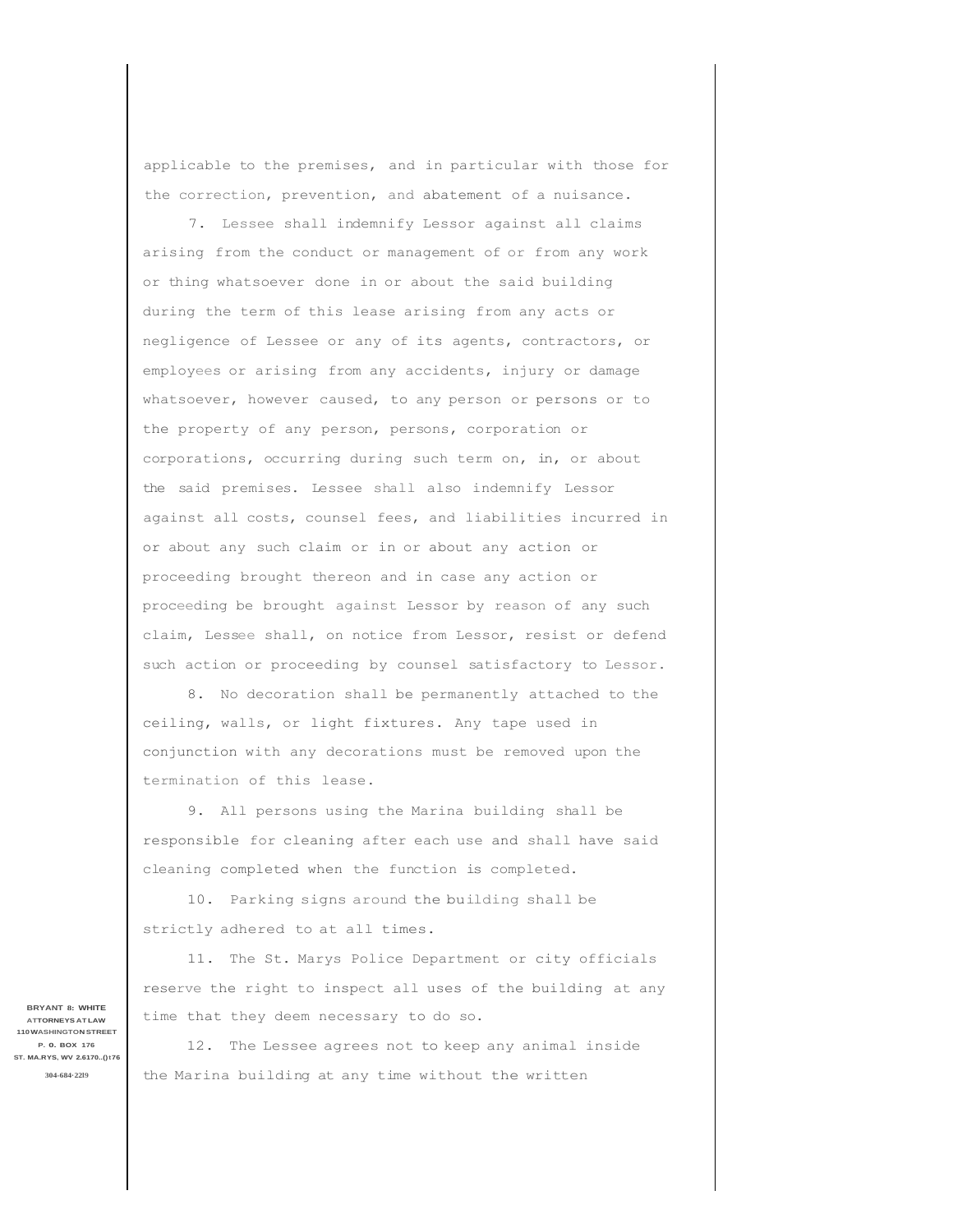|                                            | permission of Lessor.                                  |
|--------------------------------------------|--------------------------------------------------------|
|                                            | 13. The attached check list must be completed before a |
|                                            | deposit will be refunded.                              |
|                                            | This Agreement is binding upon the parties hereto,     |
|                                            | their heirs, successors, and assigns forever.          |
|                                            | Time is of the essence in this Agreement.              |
|                                            | WITNESS the following signatures and seals.            |
|                                            |                                                        |
|                                            | THE CITY OF ST. MARYS                                  |
|                                            |                                                        |
|                                            |                                                        |
|                                            | LESSEE                                                 |
|                                            |                                                        |
|                                            |                                                        |
|                                            |                                                        |
|                                            |                                                        |
|                                            |                                                        |
|                                            |                                                        |
|                                            |                                                        |
|                                            |                                                        |
|                                            |                                                        |
|                                            |                                                        |
|                                            | SECURITY/CLEANING DEPOSIT REFUND INFORMATION           |
|                                            |                                                        |
|                                            | Refund check should be addressed to:                   |
|                                            |                                                        |
|                                            |                                                        |
|                                            | Address refund check should be mailed to:              |
|                                            |                                                        |
|                                            |                                                        |
| BRYANT 8' WHITE<br>ATTOR NEYS AT LAW       |                                                        |
| 110 WASHINGTON STREET<br>P. O. BOX 176     |                                                        |
| ST. MA.RYS, WV 2.6170()t76<br>304-684-2219 |                                                        |
|                                            |                                                        |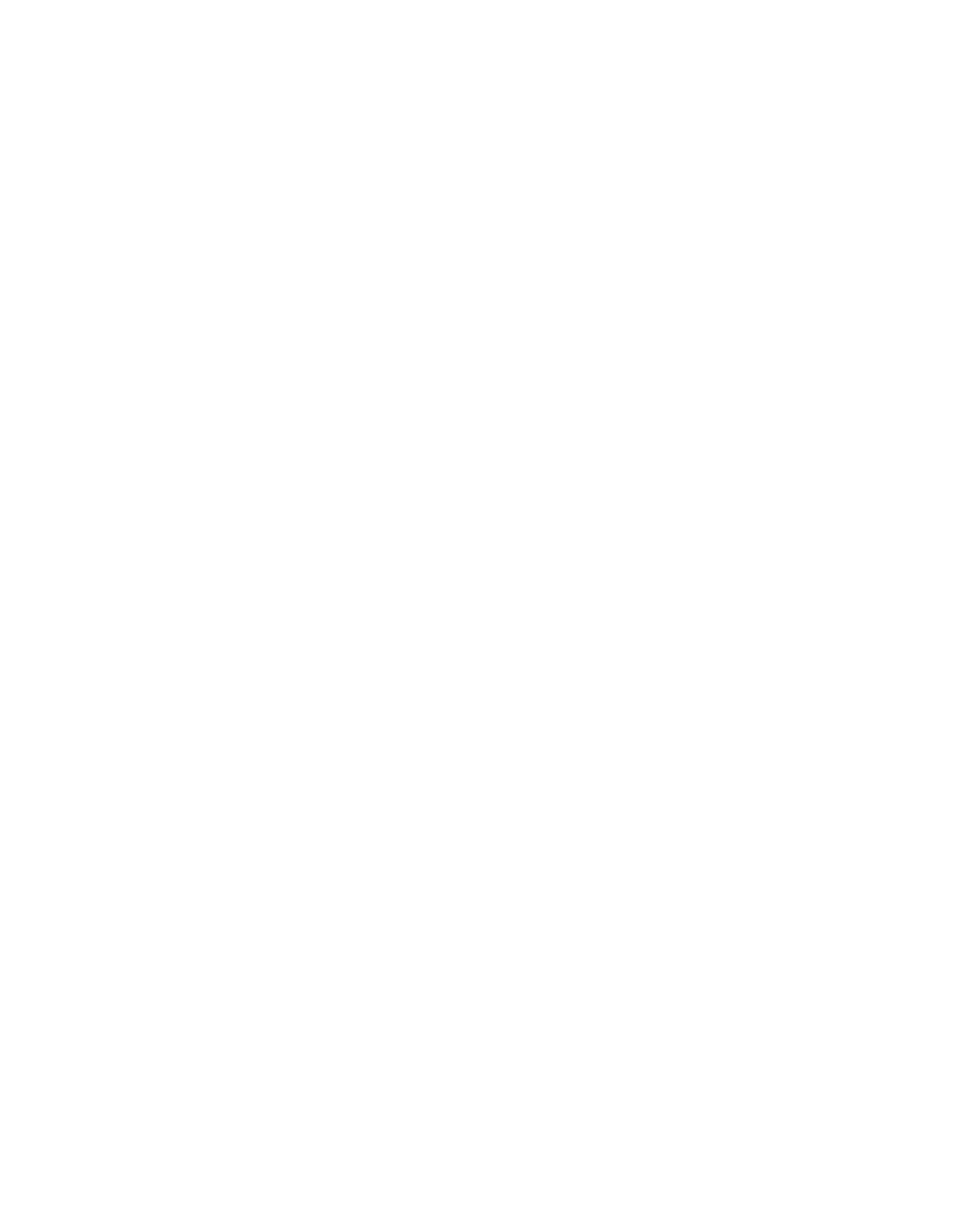## ST. MARYS MARINA BUILDING GENERAL

## RULESAND REGULATIONS

- 1. You will be checked in and out for your rental period. You must be present for both of the arranged check in/check out times to be eligible for a security deposit refund.
- 2. Please inform City Personnel of any outside activities that would require use of the stage, shelters, field or electric.
- 3. Please note that a kitchen is located inside the building with a refrigerator, chest freezer stove, coffee pot, microwave, and movable cart. No pots, pans or utensils are provided. You will need to bring your own items for your activity.
- 4. The exhaust fan in the kitchen must be on at all times when the stove is in use. The fire extinguisher safety unit will discharge if the fan is not turned on.
- 5. Maximum Capacity is 299 people.
- 6. The building measures 100 feet by 36 feet, including the kitchen and bathrooms.
- 7. There are 48-8 foot long tables and approximately 200 chairs for use within the building.
- 8. The building is reserved on a first paid, first served basis. Anyone using the Marina Building shall pay a rental charge to defray the cost of heat, light, and maintenance as set forth by the City. (\$100.00) (\$300.00) There will also be a refundable security deposit required. (\$50.00) (\$75.00)
- 9. All person using the Marina Building shall be responsible for cleaning up after each use, and shall have said cleaning completed when function is concluded. The security deposit refund will be considered after city personnel have inspected the building and the building is deemed satisfactory condition. The check in/check out list must be completed by both parties.
- 10. Posting of signs, circulars, and notices are prohibited unless prior approval is obtained and MUST be removed when activity is finished. Your deposit will not be returned if signs are left on the building, streets or medians of Route 2 or Route 16.
- 11. A signed agreement will be required to cover destruction, and/or damage by the responsible party.
- 12. No decorations shall be permanently attached to the ceiling, walls, or light fixtures. No helium balloons and no tacks. Any tape in conjunction with any decorations must be removed.
- 13. Parking signs around the building shall be strictly adhered to at all times. There is to be no parking on the grass. Loading and unloading can be completed at the back of the building only.
- 14. The St. Marys Police Department or any City Official reserves the right to inspect "ALL" uses of the building at any time that they deem necessary to do so.
- 15. No activities will be scheduled before 7am or after 10pm.
- 16. Bounce houses are prohibited inside the building.
- 17. No tables/chairs/etc. are to be removed from the building.
- 18. Anyone sponsoring a dance must have at least three adult chaperones and two security guards present.